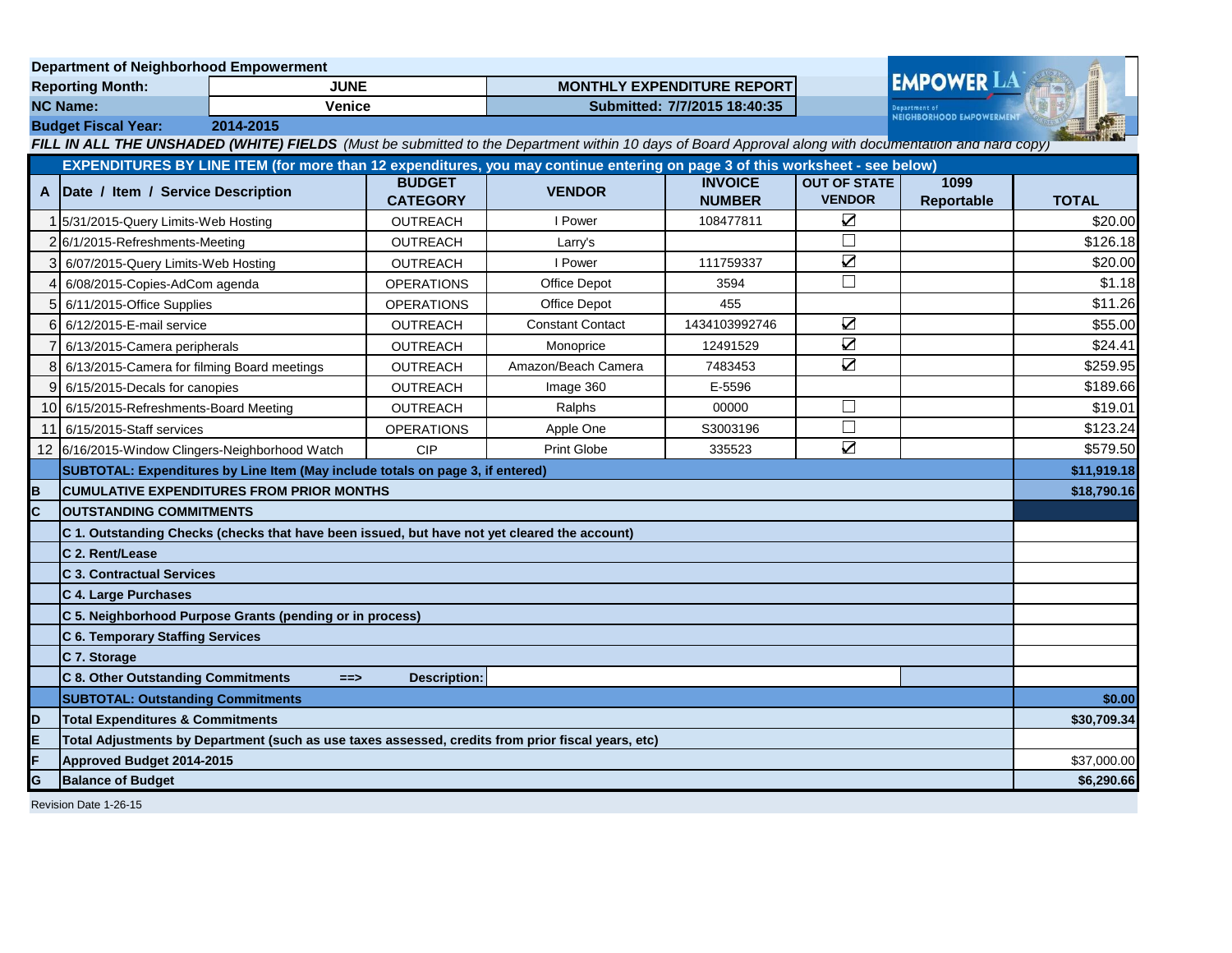| <b>Reporting Month:</b> | <b>JUNE</b>   |
|-------------------------|---------------|
| <b>NC Name:</b>         | <b>Venice</b> |

| <b>MONTHLY CASH RECONCILIATION</b> |                               |                                         |                                     |                                              |  |  |
|------------------------------------|-------------------------------|-----------------------------------------|-------------------------------------|----------------------------------------------|--|--|
| <b>Beginning Balance</b><br>(A)    | <b>Funds Deposited</b><br>(B) | <b>Total Available</b><br>$(C) = (A+B)$ | <b>Cash Spent this Month</b><br>(D) | Remaining<br><b>Balance</b><br>$(E) = C - D$ |  |  |
| \$2,012.16                         | \$16,197.59                   | \$18,209.75                             | \$11,919.18                         | \$6,290.57                                   |  |  |

| <b>MONTHLY BUDGETARY ANALYSIS</b> |                                 |                              |                                      |                                                  |                                                                        |  |  |
|-----------------------------------|---------------------------------|------------------------------|--------------------------------------|--------------------------------------------------|------------------------------------------------------------------------|--|--|
| <b>Category Identifier</b>        | <b>Budget Category</b>          | <b>Adopted Budget</b><br>(A) | <b>Total Spent this Month</b><br>(B) | <b>Total Spent in</b><br><b>Prior Months (C)</b> | <b>Unspent</b><br><b>Budget</b><br><b>Balance</b><br>$(D) = A - B - C$ |  |  |
| 100                               | <b>Operations</b>               | \$7,450.00                   | \$1,338.28                           | \$2,961.51                                       | \$3,150.21                                                             |  |  |
| <b>200</b>                        | <b>Outreach</b>                 | \$10,550.00                  | \$4,077.76                           | \$5,752.59                                       | \$719.65                                                               |  |  |
| 300                               | <b>Community</b><br>Improvement | \$19,000.00                  | \$1,503.14                           | \$10,076.06                                      | \$7,420.80                                                             |  |  |
| 400                               | <b>NPG</b>                      |                              | \$0.00                               |                                                  | \$0.00                                                                 |  |  |
| 500                               | <b>Elections</b>                |                              | \$0.00                               |                                                  | \$0.00                                                                 |  |  |
| 900                               | <b>Unallocated</b>              |                              | \$5,000.00                           |                                                  | $-$5,000.00$                                                           |  |  |
|                                   | <b>TOTAL</b>                    | \$37,000.00                  | \$11,919.18                          | \$18,790.16                                      | \$6,290.66                                                             |  |  |

## **NEIGHBORHOOD COUNCIL DECLARATION**

**We, the Treasurer and Signer of the above indicated Council, declare that the information presented on this form is accurate and complete, and will furnish additional documentation to the Department of Neighborhood Empowerment upon request.**

| <b>Treasurer Signature</b>    |                      | <b>Signer's Signature</b> |                     |  |  |  |
|-------------------------------|----------------------|---------------------------|---------------------|--|--|--|
| <b>Print Name</b>             | <b>HUGH HARRISON</b> | <b>Print Name</b>         | <b>SYLVIA AROTH</b> |  |  |  |
| <b>Date</b>                   |                      | <b>Date</b>               |                     |  |  |  |
| <b>NC Additional Comments</b> |                      |                           |                     |  |  |  |
| Revision Date 1-26-15         |                      |                           |                     |  |  |  |

| <b>Reporting Month:</b> | <b>JUNE</b>   |
|-------------------------|---------------|
| <b>NC Name:</b>         | <b>Venice</b> |